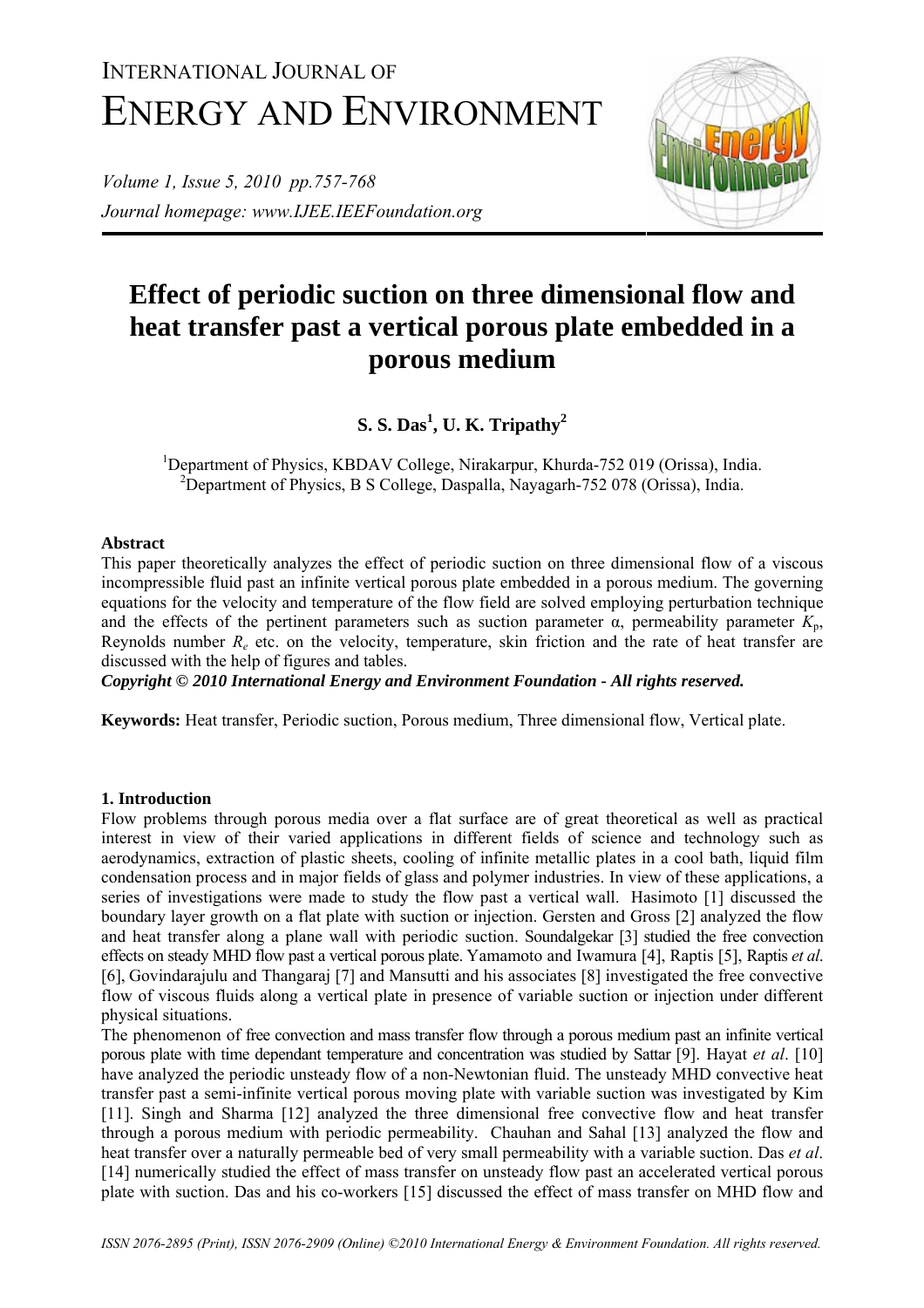heat transfer past a vertical porous plate through a porous medium under oscillatory suction and heat source.

The study reported herein analyzes the effect of periodic suction on the three dimensional flow of a viscous incompressible fluid past an infinite vertical porous plate embedded in a porous medium. The governing equations for the velocity and temperature of the flow field are solved employing perturbation technique and the effects of the pertinent parameters on the velocity, temperature, skin friction and the rate of heat transfer are discussed with the help of figures and tables.

#### **2. Mathematical formulation of the problem**

Consider the three dimensional flow of a viscous incompressible fluid past an infinite vertical porous plate embedded in a porous medium in presence of periodic suction. A coordinate system is chosen with the plate lying vertically on  $x^*$ - $z^*$  plane such that  $x^*$ -axis is taken along the plate in the direction of flow and  $y^*$ -axis is taken normal to the plane of the plate and directed into the fluid which is flowing with the free stream velocity *U*. The plate is assumed to be at constant temperature  $T_w$  and is subjected to a transverse sinusoidal suction velocity of the form: \* \* \*

$$
v^*(z^*) = -V(1+\cos\pi z^*/d),\tag{1}
$$

where  $\varepsilon$  ( $\le$ 1) is a very small positive constant quantity, *d* is taken equal to the half wavelength of the suction velocity. The negative sign in the above equation indicates that the suction is towards the plate. Due to this kind of injection velocity the flow remains three dimensional. All the physical quantities involved are independent of  $x^*$  for this fully developed laminar flow. Denoting the velocity components  $u^*$ ,  $v^*$ ,  $w^*$  in  $x^*$ ,  $y^*$ ,  $z^*$  directions, respectively, and the temperature by  $T^*$ , the problem is governed by the following equations:

Continuity equation:

$$
\frac{\partial v^*}{\partial y^*} + \frac{\partial w^*}{\partial z^*} = 0,\tag{2}
$$

Momentum equation:

$$
v^* \frac{\partial u^*}{\partial y^*} + w^* \frac{\partial u^*}{\partial z^*} = v \left( \frac{\partial^2 u^*}{\partial y^{*2}} + \frac{\partial^2 u^*}{\partial z^{*2}} \right) - \frac{v}{K^*} u^*,
$$
\n(3)

$$
v^* \frac{\partial v^*}{\partial y^*} + w^* \frac{\partial v^*}{\partial z^*} = -\frac{1}{\rho} \frac{\partial p^*}{\partial y^*} + v \left( \frac{\partial^2 v^*}{\partial y^{*2}} + \frac{\partial^2 v^*}{\partial z^{*2}} \right) - \frac{v}{K^*} v^*,
$$
(4)

$$
v^* \frac{\partial w^*}{\partial y^*} + w^* \frac{\partial w^*}{\partial z^*} = -\frac{1}{\rho} \frac{\partial p^*}{\partial z^*} + v \left( \frac{\partial^2 w^*}{\partial y^{*2}} + \frac{\partial^2 w^*}{\partial z^{*2}} \right) - \frac{v}{K^*} w^*,
$$
(5)

Energy equation:

$$
\rho C \, p \left( v^* \, \frac{\partial T^*}{\partial y^*} + w^* \, \frac{\partial T^*}{\partial z^*} \right) = k \left( \frac{\partial^2 T^*}{\partial y^{*2}} + \frac{\partial^2 T^*}{\partial z^{*2}} \right) + \mu \phi^*,\tag{6}
$$

where

$$
\phi^* = 2\left\{\left(\frac{\partial v^*}{\partial y^*}\right)^2 + \left(\frac{\partial w^*}{\partial z^*}\right)^2\right\} + \left\{\left(\frac{\partial u^*}{\partial y^*}\right)^2 + \left(\frac{\partial w^*}{\partial y^*} + \frac{\partial v^*}{\partial z^*}\right)^2 + \left(\frac{\partial u^*}{\partial z^*}\right)^2\right\},\tag{7}
$$

 $\rho$  is the density,  $\sigma$  is the electrical conductivity,  $p^*$  is the pressure,  $K^*$  is the permeability of the porous medium, v is the coefficient of kinematic viscosity and  $k$  is the thermal conductivity. The initial and the boundary conditions of the problem are

$$
u^* = 0, v^* = -V(1 + \cos \pi z^* / d), w^* = 0, T^* = T_w^* \text{ at } y^* = 0,u^* = U, v^* = V, w^* = 0, p^* = p_\infty^* \text{ as } y^* \to \infty.
$$
 (8)

Introducing the following non-dimensional quantities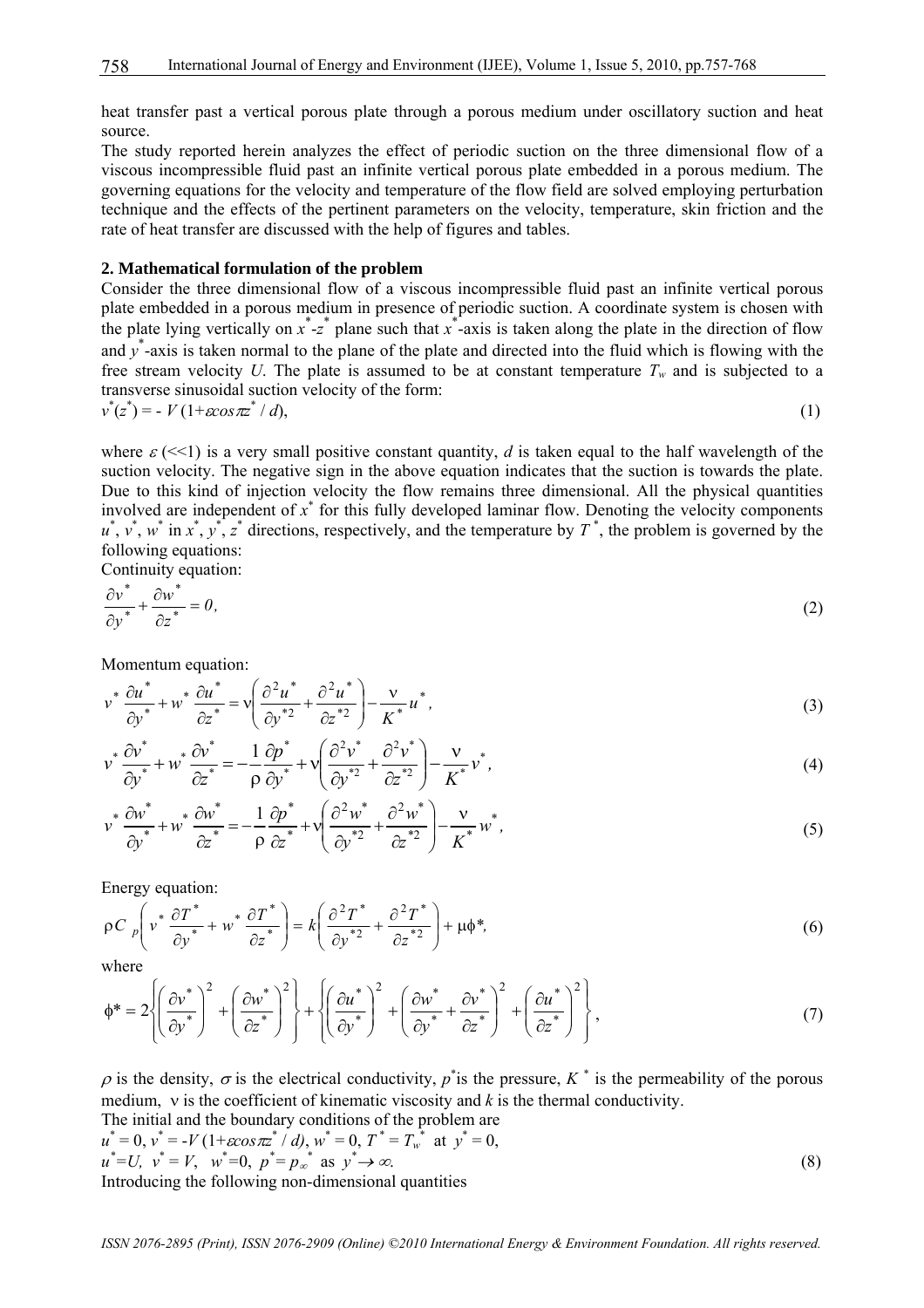$$
y = \frac{y^*}{d}, z = \frac{z^*}{d}, u = \frac{u^*}{U}, v = \frac{v^*}{U}, w = \frac{w^*}{U}, p = \frac{p^*}{\rho U^2}, \theta = \frac{T^* - T_{\infty}^*}{T_w^* - T_{\infty}^*}
$$
 (9)

equations  $(2) - (6)$  reduce to the following forms:

$$
\frac{\partial v}{\partial y} + \frac{\partial w}{\partial z} = 0,\tag{10}
$$

$$
v\frac{\partial u}{\partial y} + w\frac{\partial u}{\partial z} = \frac{1}{R_e} \left( \frac{\partial^2 u}{\partial y^2} + \frac{\partial^2 u}{\partial z^2} \right) - \frac{u}{K_p},\tag{11}
$$

$$
v\frac{\partial v}{\partial y} + w\frac{\partial v}{\partial z} = -\frac{\partial p}{\partial y} + \frac{1}{R_e} \left( \frac{\partial^2 v}{\partial y^2} + \frac{\partial^2 v}{\partial z^2} \right) - \frac{v}{K_p},
$$
\n(12)

$$
v\frac{\partial w}{\partial y} + w\frac{\partial w}{\partial z} = -\frac{\partial p}{\partial z} + \frac{1}{R_e} \left( \frac{\partial^2 w}{\partial y^2} + \frac{\partial^2 w}{\partial z^2} \right) - \frac{w}{K_p},\tag{13}
$$

$$
v \frac{\partial \theta}{\partial y} + w \frac{\partial \theta}{\partial z} = \frac{1}{R_e P_r} \left( \frac{\partial^2 \theta}{\partial y^2} + \frac{\partial^2 \theta}{\partial z^2} \right) + \frac{E_c}{R_e} \phi,
$$
\n(14)

where

$$
\phi = 2\left\{\left(\frac{\partial v}{\partial y}\right)^2 + \left(\frac{\partial w}{\partial z}\right)^2\right\} + \left\{\left(\frac{\partial u}{\partial y}\right)^2 + \left(\frac{\partial w}{\partial y} + \frac{\partial v}{\partial z}\right)^2 + \left(\frac{\partial u}{\partial z}\right)^2\right\},\tag{15}
$$

 $R_e = \frac{Ud}{v}$  (Reynolds number),  $P_r = \frac{\mu C_p}{k}$  (Prandtl number),  $\int_{p}^{} \left(T_{w}^{~*}-T_{\infty}^{~*}\right)$  $E_c = \frac{U^2}{C_p \left(T_w^* - T_{\infty}\right)}$ 2 (Eckert number),

$$
K_p = \frac{K^*U}{vd}
$$
 (Permeability parameter),  $\alpha = \frac{V}{U}$  (Suction parameter). (16)

The corresponding boundary conditions now reduce to the following form:

$$
u = 0
$$
,  $v = 1 + \cos \pi z$ ,  $w = 0$ ,  $\theta = 1$  at  $y = 0$ ,  
\n $u=1$ ,  $v=1$ ,  $p = p_{\infty}$ ,  $w = 0$ ,  $\theta = 0$  as  $y \to \infty$ . (17)

## **3. Method of solution**

In order to solve the problem, we assume the solutions of the following form because the amplitude  $\varepsilon$  (<< 1) of the permeability variation is very small:

| $u(y, z) = u_0(y) + \varepsilon u_1 (y, z) + \dots$                | (18) |
|--------------------------------------------------------------------|------|
| $V(y, z) = V_0(y) + \varepsilon V_1(y, z) + \dots$                 | (19) |
| $w(y, z) = w_0(y) + \varepsilon w_1 (y, z) + \dots$                | (20) |
| $p(y, z) = p_0(y) + \varepsilon p_1(y, z) + $                      | (21) |
| $\theta(y, z) = \theta_0(y) + \varepsilon \theta_1 (y, z) + \dots$ | (22) |

When  $\varepsilon = 0$ , the problem reduces to the two dimensional free convective flow through a porous medium with constant permeability which is governed by the following equations:

$$
\frac{dv_0}{dy} = 0\tag{23}
$$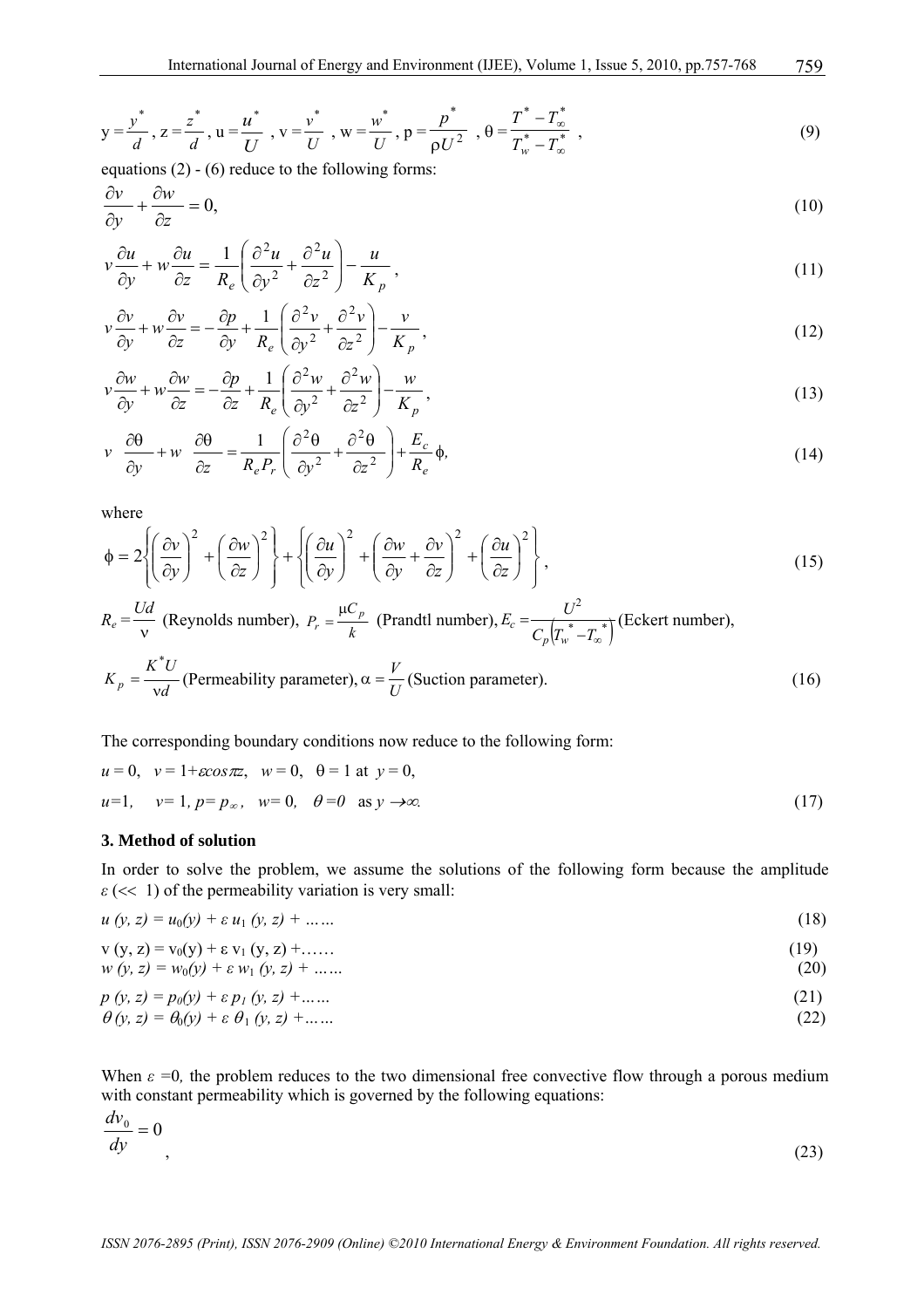$$
\frac{d^2u_0}{dy^2} + \alpha R_e \frac{du_0}{dy} - \frac{R_e}{K_p} u_0 = 0 ,
$$
\n(24)

$$
\frac{d^2\theta_0}{dy^2} + \alpha R_e P_r \frac{d\theta_0}{dy} = -2E_c P_r u_0^2,
$$
\n(25)

The corresponding boundary conditions become

$$
u_0 = 0
$$
,  $v_0 = -\alpha$ ,  $w_0 = 0$ ,  $\theta_0 = 1$  at  $y = 0$ ,  
\n $u_0 = 1$ ,  $p = p_{\infty}$ ,  $v_0 = 1$ ,  $w_0 = 0$ ,  $\theta_0 = 0$  as  $y \to \infty$ . (26)

The solutions for  $u_0(y)$  and  $\theta_0(y)$  under boundary conditions (26) for this two dimensional problem are  $u_0(v) = 1 - e^{-my}$  (27)

$$
\theta_0(y) = e^{\alpha P_r R_{e} y} + m_l \Big( e^{-\alpha P_r R_{e} y} - e^{-2m y} \Big), \tag{28}
$$

with 
$$
v_0 = -\alpha
$$
,  $w_0 = 0$ ,  $p_0 = \text{constant}$ ,  $(29)$ 

where

$$
m = \frac{1}{2} \left[ \alpha R_e + \sqrt{\alpha^2 R_e^2 + \frac{4R_e}{K_p}} \right] \text{ and } m_1 = \frac{mE_c P_r}{2(2m - \alpha R_e P_r)}.
$$

When  $\varepsilon \neq 0$ , substituting equations (18)-(22) into equations (10) - (14) and comparing the coefficients of like powers of  $\varepsilon$ , neglecting those of  $\varepsilon^2$ , we get the following first order equations with the help of equation (29):

$$
\frac{\partial v_1}{\partial y} + \frac{\partial w_1}{\partial z} = 0,\tag{30}
$$

$$
v_1 \frac{\partial u_0}{\partial y} - \alpha \frac{\partial u_1}{\partial y} = \frac{1}{R_e} \left( \frac{\partial^2 u_1}{\partial y^2} + \frac{\partial^2 u_1}{\partial z^2} \right) - \frac{u_1}{K_p},
$$
\n(31)

$$
-\alpha \frac{\partial v_1}{\partial y} = -\frac{\partial p_1}{\partial y} + \frac{1}{R_e} \left( \frac{\partial^2 v_1}{\partial y^2} + \frac{\partial^2 v_1}{\partial z^2} \right) - \frac{v_1}{K_p} ,
$$
\n(32)

$$
-\alpha \frac{\partial w_1}{\partial y} = -\frac{\partial p_1}{\partial z} + \frac{1}{R_e} \left( \frac{\partial^2 w_1}{\partial y^2} + \frac{\partial^2 w_1}{\partial z^2} \right) - \frac{w_1}{K_p},
$$
\n(33)

$$
v_1 \frac{\partial \theta_0}{\partial y} - \alpha \frac{\partial \theta_1}{\partial y} = \frac{1}{R_e P_r} \left( \frac{\partial^2 \theta_1}{\partial y^2} + \frac{\partial^2 \theta_1}{\partial z^2} \right) + \frac{2E_c}{R_e} \cdot \frac{\partial u_0}{\partial y} \cdot \frac{\partial u_1}{\partial y} ,
$$
(34)

The corresponding boundary conditions are  $u_1 = 0$ ,  $v_1 = -\alpha \cos \pi z$ ,  $w_1 = 0$ ,  $\theta_1 = 0$  at  $v = 0$ .

$$
u_1=0
$$
,  $v_1=0$ ,  $p_1=0$ ,  $w_1=0$ ,  $\theta_1=0$  as  $y \to \infty$ . (35)

Equations (30) - (34) are the linear partial differential equations which describe the three-dimensional flow through a porous medium. For solution, we shall first consider three equations (30), (32) and (33) being independent of the main flow component  $u_1$  and the temperature field  $\theta_1$ . We assume  $v_1$ ,  $w_1$  and  $p_1$  of the following form:

$$
v_1(y, z) = v_{11}(y) \cos \pi z, \tag{36}
$$

$$
w_1(y, z) = -\frac{1}{\pi} v_{11}'(y) \sin \pi z \tag{37}
$$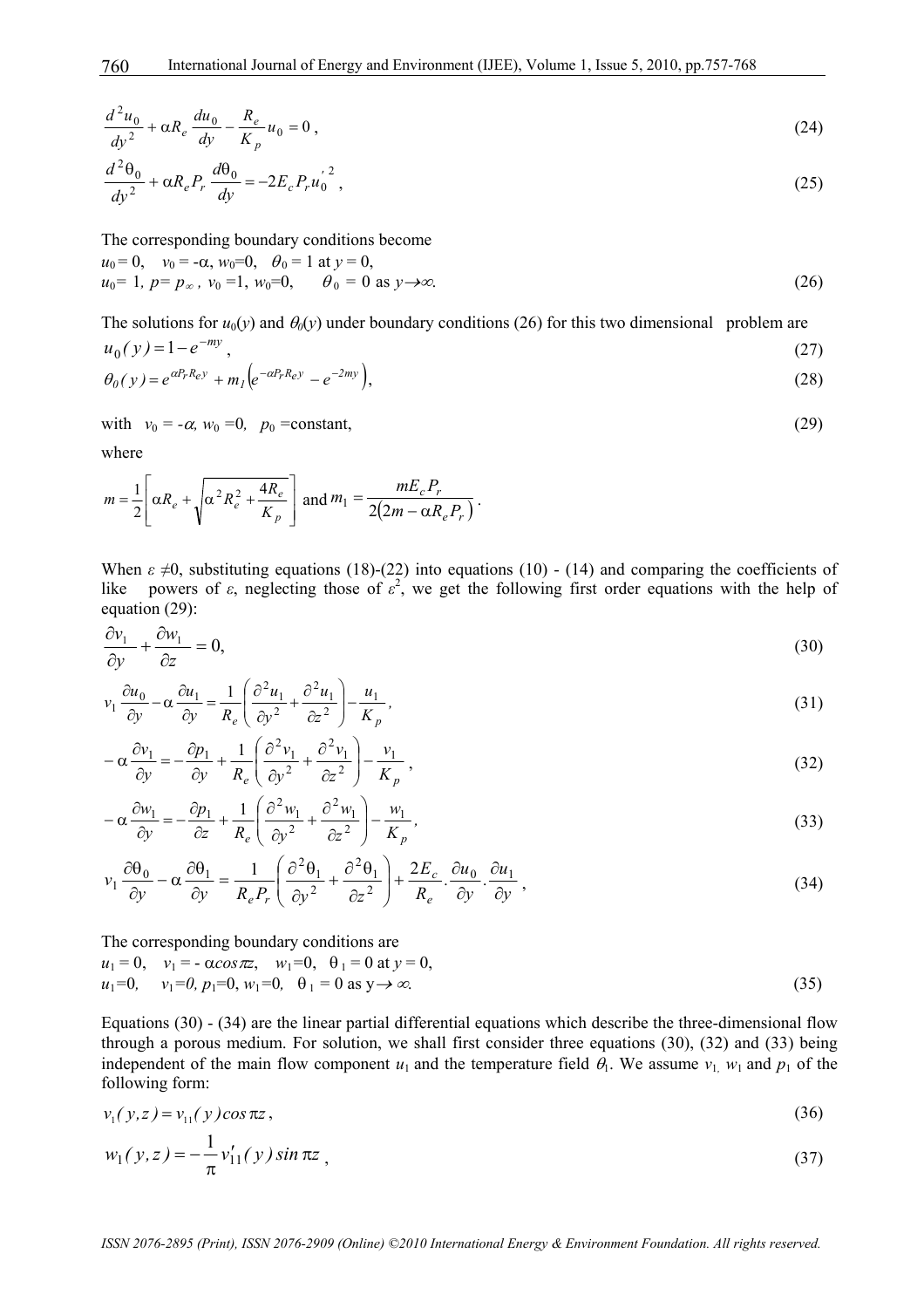$$
p_1(y, z) = p_{11}(y) \cos \pi z, \tag{38}
$$

where the prime in  $v'_{11}(y)$  denotes the differentiation with respect to *y*. Expressions for  $v_1(y, z)$  and  $w_1(y, z)$ *z*) have been chosen so that the equation of continuity (30) is satisfied. Substituting these expressions (36)-(38) into (32) and (33) and solving under corresponding transformed boundary conditions, we get the solutions of  $v_1$ ,  $w_1$  and  $p_1$  as:

$$
v_1 = \frac{\alpha}{A_1 - A_2} \left( A_2 e^{-A_1 y} - A_1 e^{-A_2 y} \right) \cos \pi z ,
$$
\n
$$
\alpha A_1 A_2 \left( A_2 e^{-A_1 y} - A_2 y \right) .
$$
\n(39)

$$
w_1 = \frac{\alpha A_1 A_2}{\pi (A_1 - A_2)} \left( e^{-A_1 y} - e^{-A_2 y} \right) \sin \pi z
$$
\n(40)

where

$$
A_1 = \frac{1}{2} \left[ m + \sqrt{m^2 + 4\pi^2} \right], A_2 = \frac{1}{2} \left[ n + \sqrt{n^2 + 4\pi^2} \right],
$$
  

$$
n = \frac{1}{2} \left[ \alpha R_e - \sqrt{\alpha^2 R_e^2 + \frac{4R_e}{K_p}} \right].
$$

In order to solve equations (31) and (34), we assume

$$
u_1(y, z) = u_{11}(y) \cos \pi z
$$
  
\n
$$
\theta_1(y, z) = \theta_{11}(y) \cos \pi z
$$
 (41)

Substituting equations (41) and (42) in equations (31) and (34), we get

$$
u_{11}'' + \alpha u_{11}' - \left(\pi^2 + \frac{R_e}{K_p}\right)u_{11} = R_e v_{11} u_0'
$$
\n(43)

$$
\theta_{11}'' + \alpha P_r \theta_{11}' - \pi^2 \theta_{11} = R_e P_r \theta_0' v_{11} - 2E_c P_r u_0' u_{11}'.
$$
\n(44)

The corresponding boundary conditions are  $u_{11} = 0$ ,  $\theta_{11} = 0$  at  $y = 0$ ,  $u_{11} = 0$ ,  $\theta_{11} = 0$  as  $y \to \infty$ . (45)

 $2 \times 2 \times 2$ 

Solving equations (43) and (44) under boundary condition (45) and using equations (18), (22), (25) and (26), we get

$$
u = 1 - e^{-my} + B_1 e^{-my} \left[ B_3 e^{(m-A_1)y} - B_4 e^{-(m+A_2)y} - e^{-B_5 y} \right] \cos \pi z \tag{46}
$$

$$
\theta = e^{\alpha P_r R_e y} + m_1 \left( e^{-\alpha P_r R_e y} - e^{-2my} \right) + B_0 \left[ B_7 e^{(\alpha P_r R_e - A_1) y} - B_8 e^{(\alpha P_r R_e - A_2) y} - B_9 e^{-(\alpha P_r R_e + A_1) y} \right] + B_{10} e^{-(\alpha P_r R_e + A_2) y} \Big] + \varepsilon B_2 \left[ A_{11} e^{-(A_1 + 2m)y} - B_{12} e^{(2m - A_2) y} - B_{13} e^{-(m + B_5) y} \right] - \varepsilon B_{14} e^{-B_6 y} \tag{47}
$$
\nwhere

$$
B_0 = \frac{\varepsilon \alpha^2 R_e^2 P_r^2}{A_1 - A_2}, B_1 = \frac{\varepsilon \alpha R_e m}{A_1 - A_2}, B_2 = \frac{2m \alpha R_e P_r}{A_1 - A_2}, B_3 = \frac{A_2}{(A_1 + m)^2 - \alpha R_e (A_1 + m) - \left(\pi^2 + \frac{R_e}{K_p}\right)},
$$
  

$$
B_4 = \frac{A_1}{(A_2 + m)^2 + \alpha R_e (A_2 + m) - \left(\pi^2 + \frac{R_e}{K_p}\right)}, B_5 = \frac{1}{2} \left[\alpha R_e + \sqrt{\alpha^2 R_e^2 + 4\left(\pi^2 + \frac{R_e}{K_p}\right)}\right],
$$

*ISSN 2076-2895 (Print), ISSN 2076-2909 (Online) ©2010 International Energy & Environment Foundation. All rights reserved.*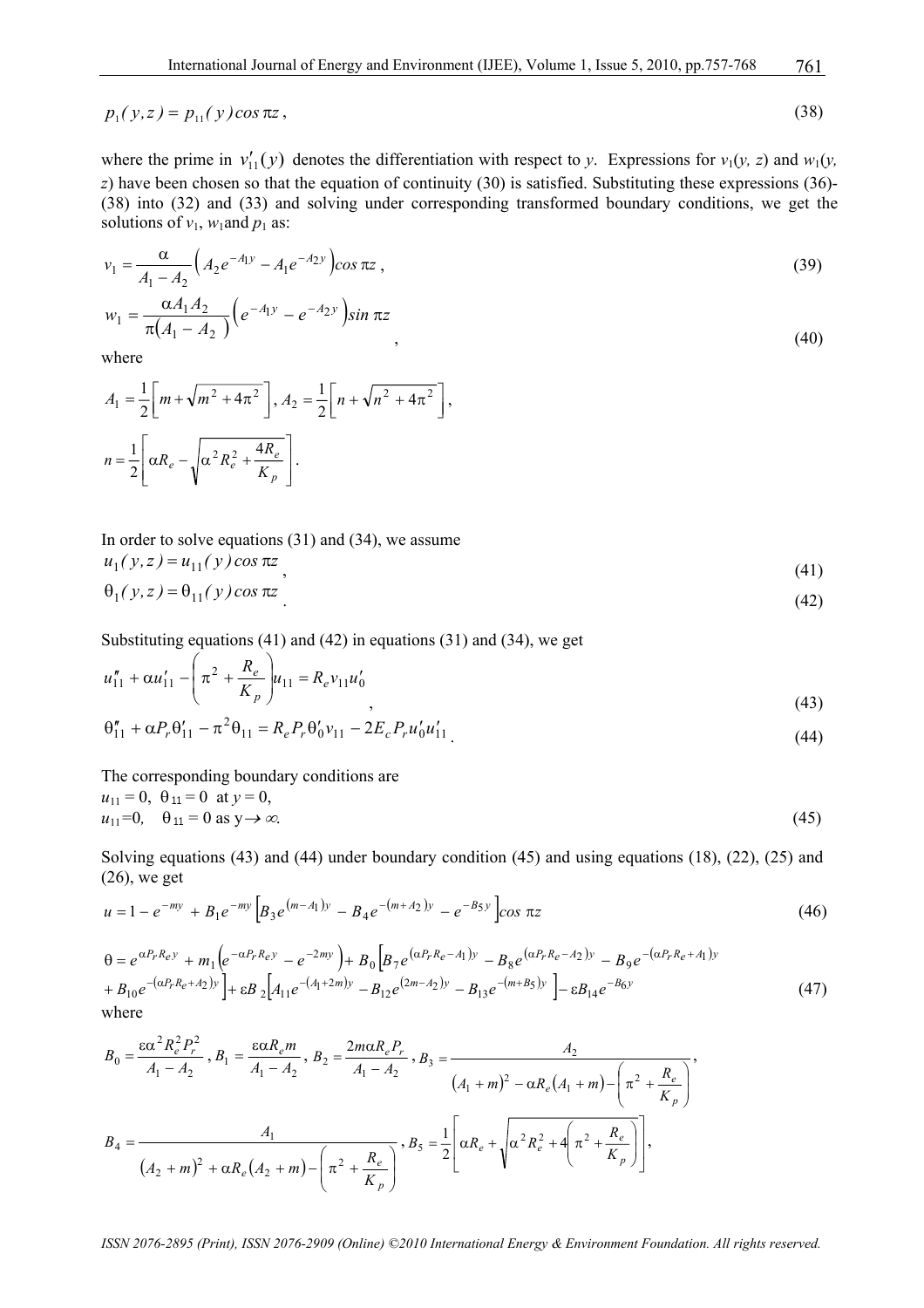$$
B_{6} = \frac{1}{2} \left[ \alpha R_{e} P_{r} + \sqrt{\alpha^{2} R_{e}^{2} P_{r}^{2} + 4\pi^{2}} \right], B_{7} = \frac{A_{2}}{(A_{1} - \alpha P_{r})^{2} - \alpha P_{r} (A_{1} - \alpha P_{r}) - \pi^{2}},
$$
  
\n
$$
B_{8} = \frac{A_{1}}{(A_{2} - \alpha P_{r})^{2} - \alpha P_{r} (A_{2} - \alpha P_{r}) - \pi^{2}}, B_{9} = \frac{m_{1} A_{2}}{(A_{1} + \alpha P_{r})^{2} - \alpha P_{r} (A_{1} + \alpha P_{r}) - \pi^{2}},
$$
  
\n
$$
B_{10} = \frac{A_{1} m_{1}}{(A_{2} + \alpha P_{r})^{2} - \alpha P_{r} (A_{2} + \alpha P_{r}) - \pi^{2}}, B_{11} = \frac{B_{15}}{(A_{1} + 2m)^{2} - \alpha P_{r} (A_{1} + 2m) - \pi^{2}},
$$
  
\n
$$
B_{12} = \frac{B_{16}}{(A_{2} + 2m)^{2} - \alpha P_{r} (A_{2} + 2m) - \pi^{2}}, B_{13} = \frac{m E_{c} B_{5}}{(B_{5} + m)^{2} - \alpha P_{r} (B_{5} + m) - \pi^{2}},
$$
  
\n
$$
B_{14} = \frac{\alpha^{2} R_{e}^{2} P_{r}^{2}}{A_{1} - A_{2}} (B_{7} - B_{8} - B_{9} + B_{10}) - B_{2} (B_{11} - B_{12} - B_{13}), B_{15} = m_{1} A_{2} + m E_{c} B_{3} (A_{1} + m),
$$
  
\n
$$
B_{16} = m_{1} A_{1} + m E_{c} B_{4} (A_{2} + m).
$$

#### *3.1 Skin friction*

The *x*- and *z*-components of skin friction at the wall are given by

$$
\tau_x = \left(\frac{du_0}{dy}\right)_{y=0} + \varepsilon \left(\frac{du_1}{dy}\right)_{y=0},\tag{48}
$$

and

$$
\tau_z = \varepsilon \left( \frac{dw_1}{dy} \right)_{y=0} \tag{49}
$$

Using equations (46) and (40) in equation (48) and (49) respectively, the *x*- and *z*-components of skin friction at the wall become

$$
\tau_x = m - B_1 \left( A_1 B_3 - A_2 B_4 - B_5 - m \right) \cos \pi z \tag{50}
$$

$$
\tau_z = -\frac{\varepsilon \alpha A_1 A_2}{\pi} \sin \pi z \tag{51}
$$

#### *3.2 Rate of heat transfer*

The rate of heat transfer i.e. heat flux at the wall in terms of Nusselt number  $(N<sub>u</sub>)$  is given by

$$
N_u = \left(\frac{d\theta_0}{dy}\right)_{y=0} + \varepsilon \left(\frac{d\theta_1}{dy}\right)_{y=0}
$$
\n(52)

Using equation (47) in equation (52), the heat flux at the wall becomes  $N_u = \alpha R_e P_r + m_1 \left( -\alpha R_e P_r + 2m \right) + B_0 \left[ B_7 \left( \alpha R_e P_r - A_1 \right) - B_8 \left( \alpha R_e P_r - A_2 \right) + B_9 \left( \alpha R_e P_r + A_1 \right) \right]$  $-B_{10} (\alpha R_e P_r + A_2) + \varepsilon B_2 [-B_{11} (2m + A_1) - B_{12} (2m - A_2) + B_{13} (m + B_5)] + \varepsilon B_6 B_{14}$  . (53)

#### **4. Results and discussion**

The problem discusses the effect of periodic suction on three dimensional flow of a viscous incompressible fluid past an infinite vertical porous plate embedded in a porous medium. The governing equations for the velocity and temperature of the flow field are solved employing perturbation technique and the effects of the flow parameters on the velocity and temperature of the flow field and also on the skin friction and the rate of heat transfer have been discussed with the help of Figures 1-5 and Tables 1- 2, respectively.

#### *4.1 Velocity field*

The velocity of the flow field is found to change substantially with the variation of suction parameter  $\alpha$ , permeability parameter  $K_p$  and Reynolds number  $R_e$ . These variations are show in Figures 1-3.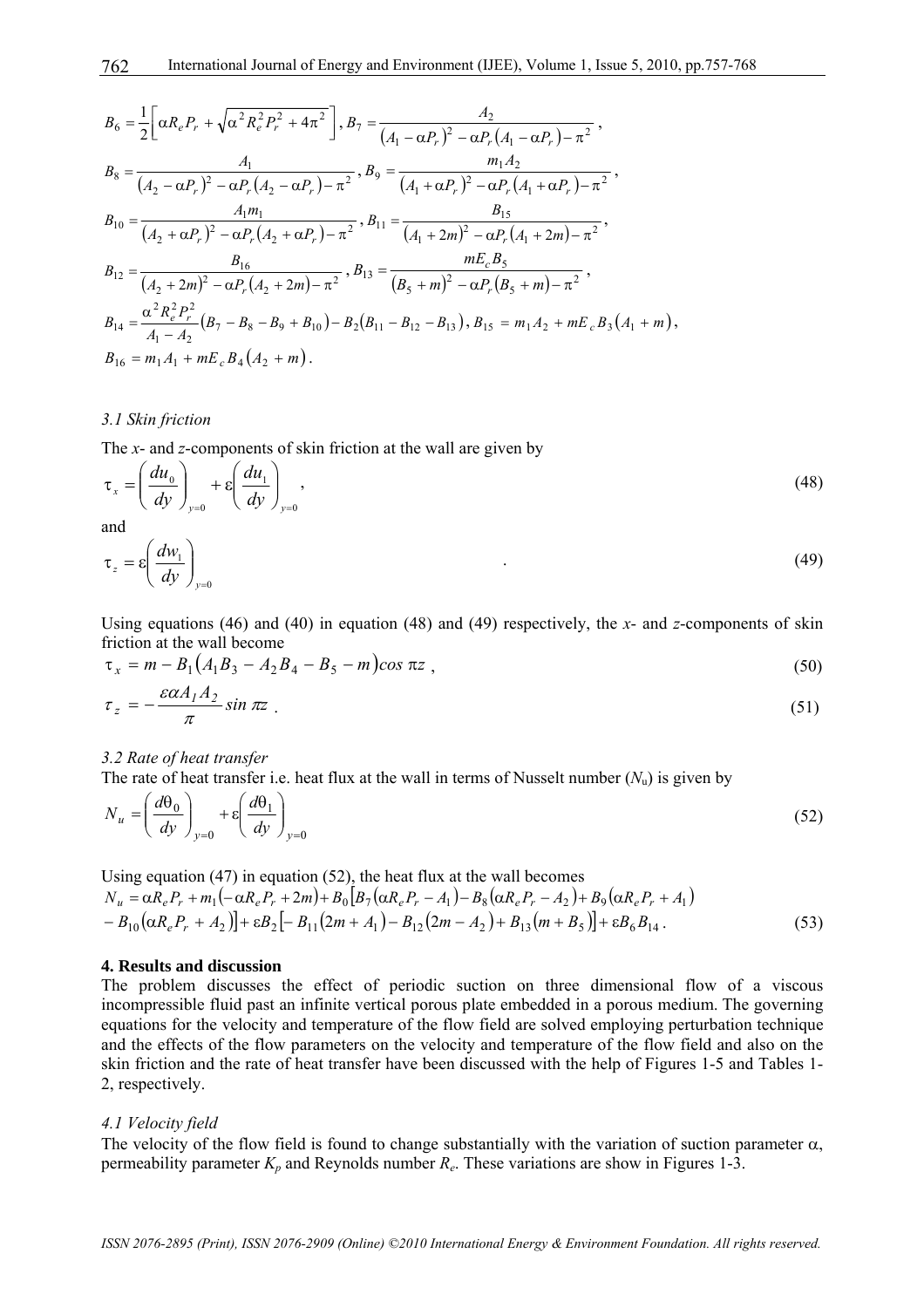The effect of permeability of the medium on the velocity of the flow field is shown in Figure 1. Keeping other parameters of the flow field constant, the permeability parameter  $K_p$  is varied in steps and its effect on the velocity field is studied. It is observed that a growing permeability parameter has an accelerating effect on the velocity of the flow field.



Figure 1. Velocity profiles against *y* for different values of  $K_p$  with  $R_e = 1$ ,  $P_r = 0.71$ ,  $\alpha = 0.2$ ,  $E_c = 0.01$ ,  $\varepsilon = 0.2$ ,  $z = 0$ 



Figure 2. Velocity profiles against *y* for different values of  $\alpha$  with  $R_e = 1$ ,  $P_r = 0.71$ ,  $K_p = 1, E_c = 0.01, \varepsilon = 0.2, z = 0$ 

*ISSN 2076-2895 (Print), ISSN 2076-2909 (Online) ©2010 International Energy & Environment Foundation. All rights reserved.*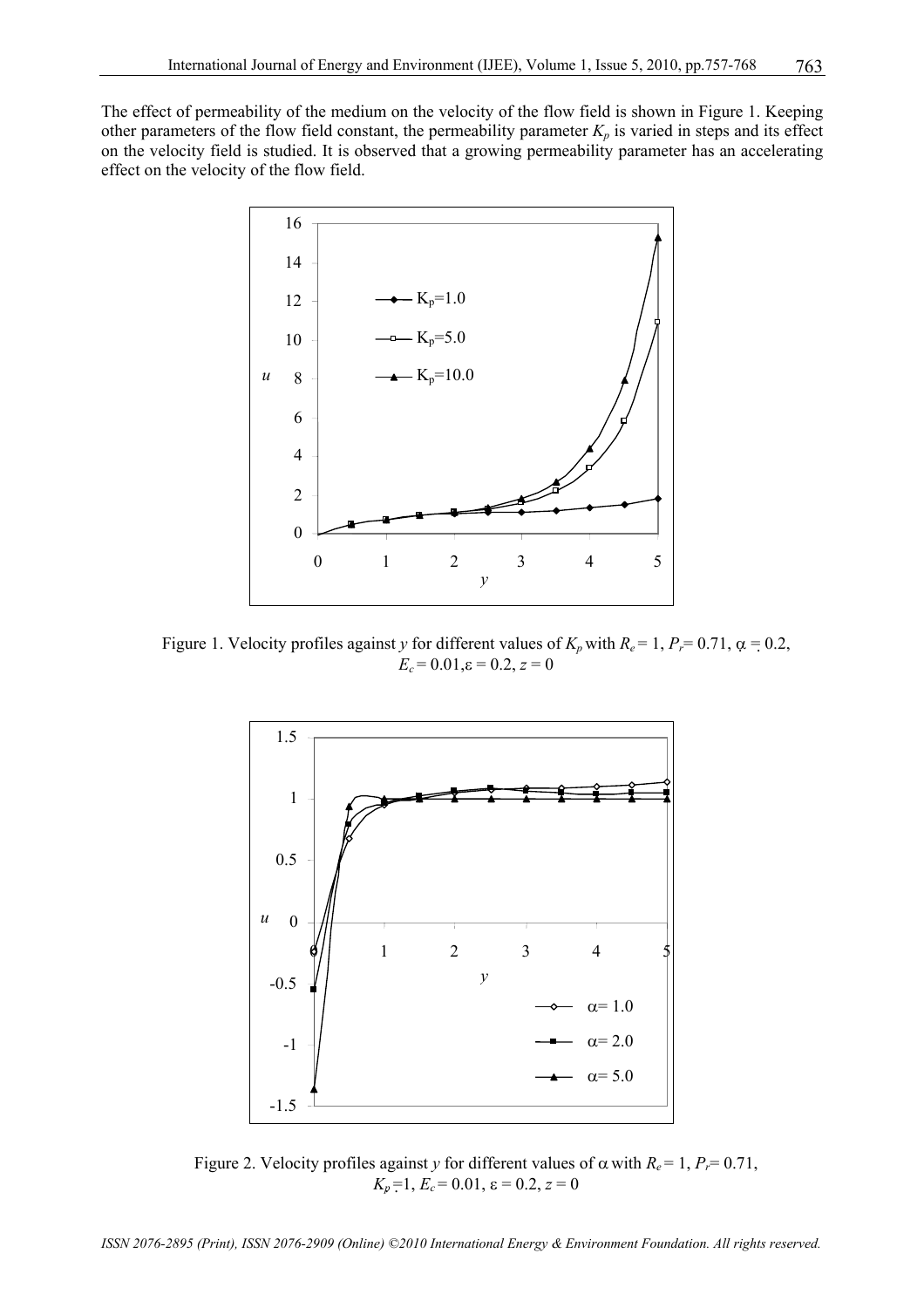Figure 2, presents the effect of suction parameter  $\alpha$  on the velocity of the flow field. The suction parameter is found to increase the magnitude of the velocity upto a certain distance  $(y=1.3)$  near the plate and thereafter the flow behaviour reverses.

Figure 3 depicts the effect of Reynolds number *Re* on the velocity of the flow field. A growing Reynolds number leads to increase the velocity near the plate upto *y*=2 and thereafter, it retards the effect. The behaviour of Reynolds number is similar to the suction parameter in this respect.



Figure 3. Velocity profiles against y for different values of  $R_e$  with  $\alpha = 0.2$ ,  $P_r = 0.71$ ,  $K_p = 1, E_c = 0.01, \varepsilon = 0.2, z = 0$ 

#### *4.2 Temperature field*

The variation in the temperature of the flow field is due to suction parameter  $\alpha$  and Reynolds number  $R_e$ . The effects of these parameters on the temperature field are discussed graphically with the help of Figures 4-5.

In Figures 4 and 5, we present the effect of suction parameter  $\alpha$  and the Reynolds number  $R_e$  respectively on the temperature of the flow field. A careful observation of the above figures shows that the effect of growing suction parameter or Reynolds number leads to enhance the temperature of the flow field at all points.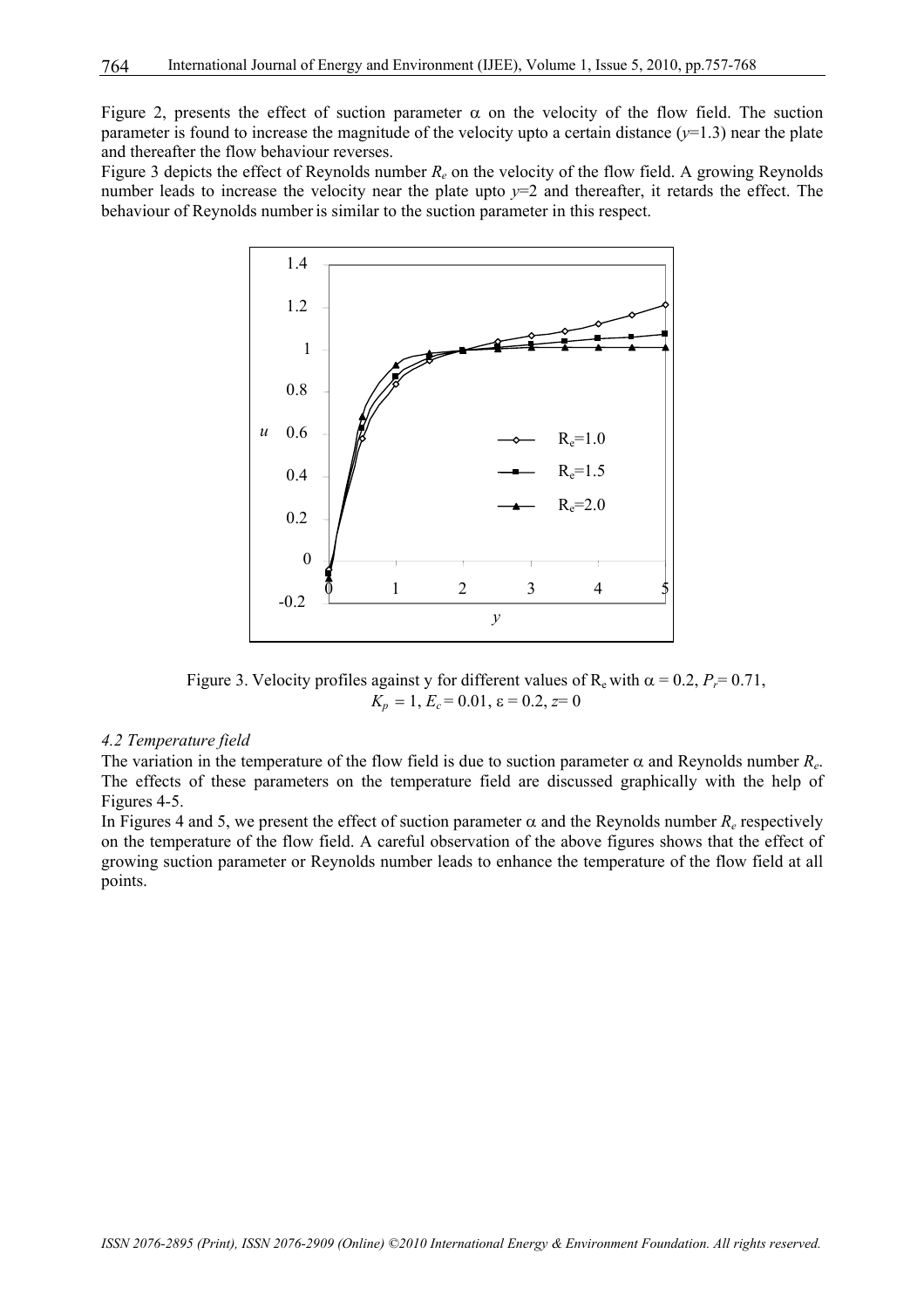

Figure 4. Temperature profiles against *y* for different values of  $\alpha$  with  $R_e = 1$ ,  $K_p = 1$ ,  $P_r = 0.71$ ,  $E_c = 0.01$ ,  $\varepsilon = 0.2$ 



Figure 5. Temperature profiles against *y* for different values of  $R_e$  with  $P_r = 0.71$ ,  $K_p = 1$ ,  $\alpha = 0.2$ ,  $E_c = 0.01$ ,  $\epsilon = 0.2$ 

#### *4.3 Skin friction*

The variations in the value of *x*- and *z*-components of skin friction at the wall for different values of  $\alpha$  and  $K_p$  are entered in Table 1. It is observed that the permeability parameter  $K_p$  decreases the *x*component and increases the magnitude of *z*-component of skin friction at the wall. The effect of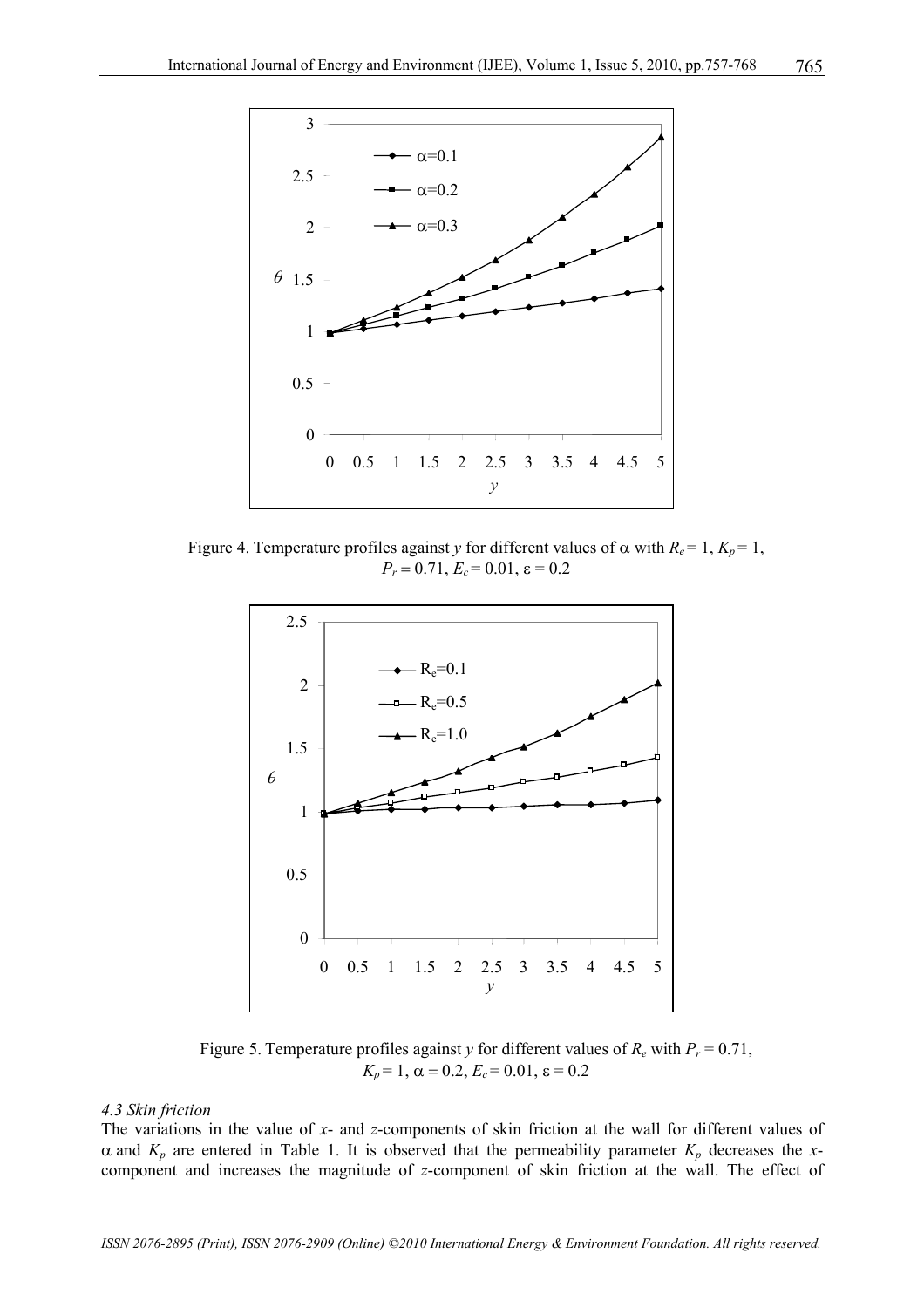growing suction parameter is to enhance the magnitude of both the components of skin friction at the wall.

Table1. x- and z-component of skin friction ( $\tau_x$ ,  $\tau_z$ ) against  $\alpha$  for different values of  $K_p$  with  $R_e$ =1 *P<sub>r</sub>*=0.71,  $E_c$  = 0.01,  $\alpha$ =0.2,  $\varepsilon$  =0.2 and  $z$  = 0 (=1/2 for  $\tau_z$ )

|          |                | $K_p = 0.2$      |                | $K_p = 1.0$ |                | $K_p = 5.0$ |                | $K_p = 10.0$ |
|----------|----------------|------------------|----------------|-------------|----------------|-------------|----------------|--------------|
| $\alpha$ | $\tau_{\rm x}$ | $\tau_z$         | $\tau_{\rm x}$ | $\tau_z$    | $\tau_{\rm x}$ | $\tau_z$    | $\tau_{\rm x}$ | $\tau_z$     |
| 0.0      | 2.4495         | 0.0000           | 1.4142         | 0.0000      | 1.0955         | 0.0000      | 1.0488         | 0.0000       |
| 02       | 2.8162         | $-0.1293$        | 1.7205         | $-0.1295$   | 1.3856         | $-0.1297$   | 1.3367         | $-0.1298$    |
| 0.5      | 34317          | $-0.3382$ 2.2620 |                | $-0.3394$   | 1.9135         | $-0.3396$   | 1.8632         | $-0.3398$    |
| 20       | 7 7 5 9 9      | $-1.6834$        | 6.5651         | $-1.7057$   | 6.3043         | $-1.7106$   | 6.2722         | $-1.7112$    |
| 5.0      | 22.762         | $-6.2661$        | 21.947         | $-6.4261$   | 21.821         | $-6.4604$   | 21.806         | $-6.4648$    |

## *4.4 Rate of heat transfer*

The rate of heat transfer at the wall i.e. the heat flux in terms of Nusselt number *Nu* for different values of  $\alpha$  and  $K_p$  are entered in Table 2. The heat flux at the wall grows as we increase the suction parameter in the flow field and the effect reverses with the increase of permeability parameter.

Table 2. Rate of heat transfer  $(N_u)$  against  $\alpha$  for different values of  $K_p$  with  $R_e = 1$ ,  $P_r = 0.71$ ,  $\alpha = 0.2$ ,  $E_c$  = 0.01 and  $\varepsilon$  = 0.2

|          |             | $N_u$       |             |              |
|----------|-------------|-------------|-------------|--------------|
| $\alpha$ | $K_p = 0.2$ | $K_p = 1.0$ | $K_p = 5.0$ | $K_p = 10.0$ |
| 0.0      | 0.008696    | 0.005020    | 0.003889    | 0.003723     |
| 0.2      | 0.186269    | 0.181441    | 0.180830    | 0.180797     |
| 0.5      | 0.465496    | 0.461281    | 0.460627    | 0.457991     |
| 2.0      | 2.158400    | 2.145131    | 2.120497    | 2.024807     |
| 5.0      | 9.873545    | 9.354939    | 9.287622    | 9.280233     |

#### **5. Conclusion**

From the above analysis, we summarize the following results of physical interest on the velocity and temperature of the flow field and also on skin friction and the rate of heat transfer at the wall.

- 1. The effect of growing permeability parameter is to accelerate the velocity of the flow field at all points.
- 2. A growing suction parameter / Reynolds number is to enhance the magnitude of velocity of the flow field near the plate upto a certain distance and thereafter the flow behaviour reverses.
- 3. An increase in suction parameter/Reynolds number increases the temperature of the flow field at all points.
- 4. The permeability parameter decreases the *x*-component and increases the magnitude of *z*component of skin friction at the wall. On the other hand, the effect of increasing suction parameter is to enhance the magnitude of both the components of skin friction at the wall.
- 5. A growing suction parameter enhances the rate of heat transfer at the wall, while a growing permeability parameter in the flow field reverses the effect.